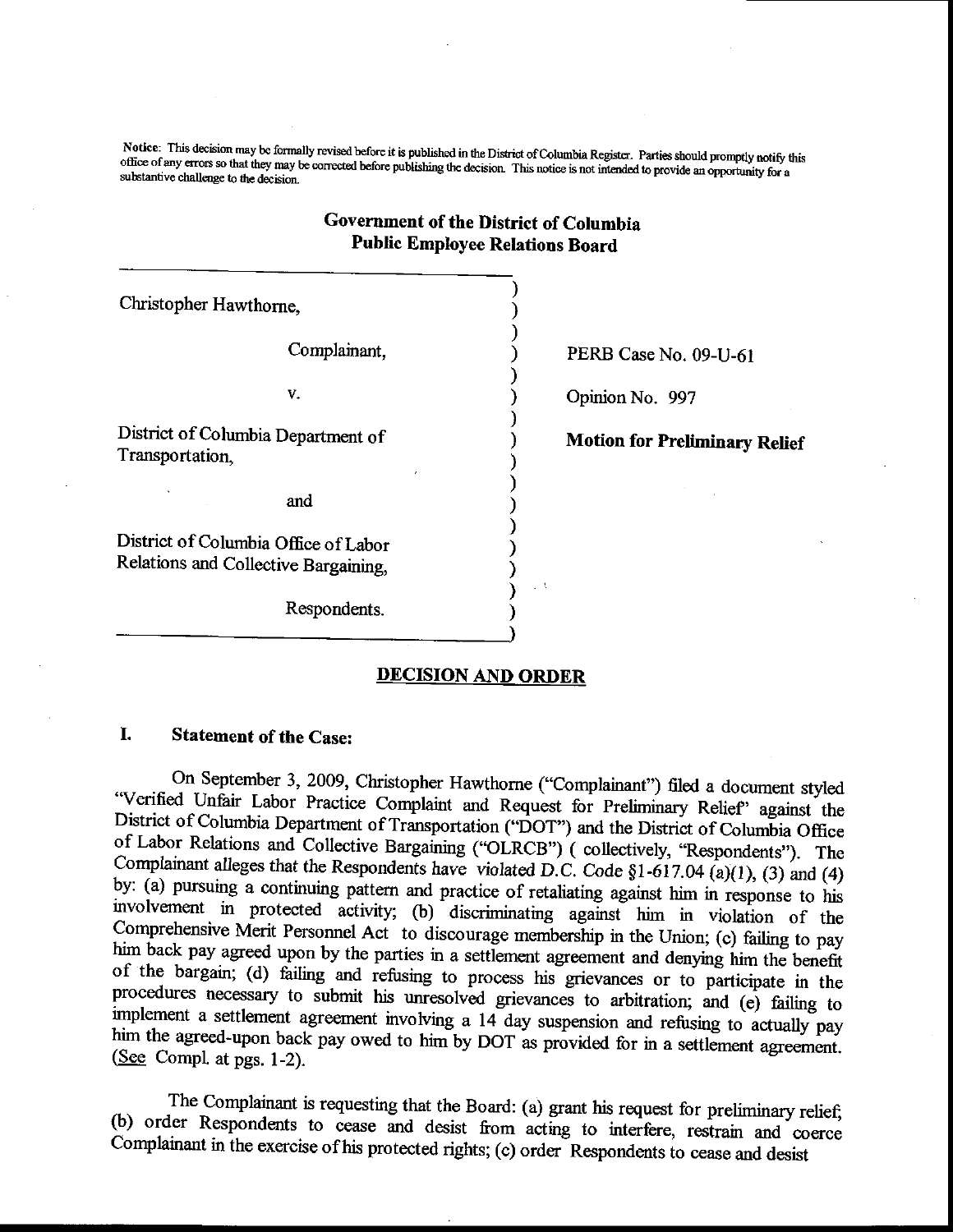from discriminating and retaliating against the Complainant because of exercising his protected activities as a union officer, activist and employee grievant; (d) order Respondents to post a notice advising bargaining unit members that it violated the law; (e) order Respondents to pay interest on any back pay owed; (f) grant Complainant's request for costs and attorney fees; (g) order DOT to rescind any and all discipline imposed on the Complainant; (h) order Respondents to abide by and comply with its obligation to honor and respect Complainant's rights as set forth in D.C. Code §1-617.06; and (i) enjoin DOT from discharging the Complainant pending the resolution of the instant case because it involves allegations that DOT and OLRCB have a pattern and practice of ignoring the Complainant's arbitration demand. (See Compl. at pgs. 2, 14 and 15).

On September 17, 2009, the Respondents filed a document styled "Opposition to Petition for Preliminary Relief' ("Opposition"). In addition, on October 5, 2009, the Respondents filed an answer to the unfair labor practice complaint. In their submissions the Respondents: (1) deny violating the Comprehensive Merit Personnel Act ("CMPA"); and (2) request that Complainant's motion for preliminary relief ("Motion") be denied. (See Answer at p. 7 and Opposition at p. 7). The Complainant's Motion and Respondents' Opposition are before the Board for disposition.

#### II. **Discussion:**

The Complainant states that he "holds a position of Asphalt Lead Worker with the [DOT]." (Compl. at p. 5). The Complainant contends that during his employment with the District he has served as "a union officer including serving as the President of AFGE[, Local] 872. [He asserts that,] [s]ince commencing work with [DOT] he has been represented by and has been a member of a bargaining unit represented by AFGE Local 1975 and certain of the terms and conditions of [his] employment have been governed by the collective bargaining agreement in effect between AFGE Local 1975 and the Department of Transportation, including the provisions for grievance and arbitration procedures." (Compl. at pgs. 5-6).

The Complainant states that on or about October 26, 2007, he received notice of a proposal to suspend him for 14 days. The Complainant filed a grievance. The Union and the Respondents settled the grievance. (See Compl. at p. 6 and Answer at p. 3). However, the Complainant claims that DOT "has failed and refused to implement the Settlement Agreement and has subsequently cited and used the Settlement Agreement to support its allegations presented in other proposed adverse actions, specifically those proposals alleging 'Use of Abusive or Offensive Language/20-day suspension' and 'Insubordination/Termination'." (Compl. at  $p. 6$ ).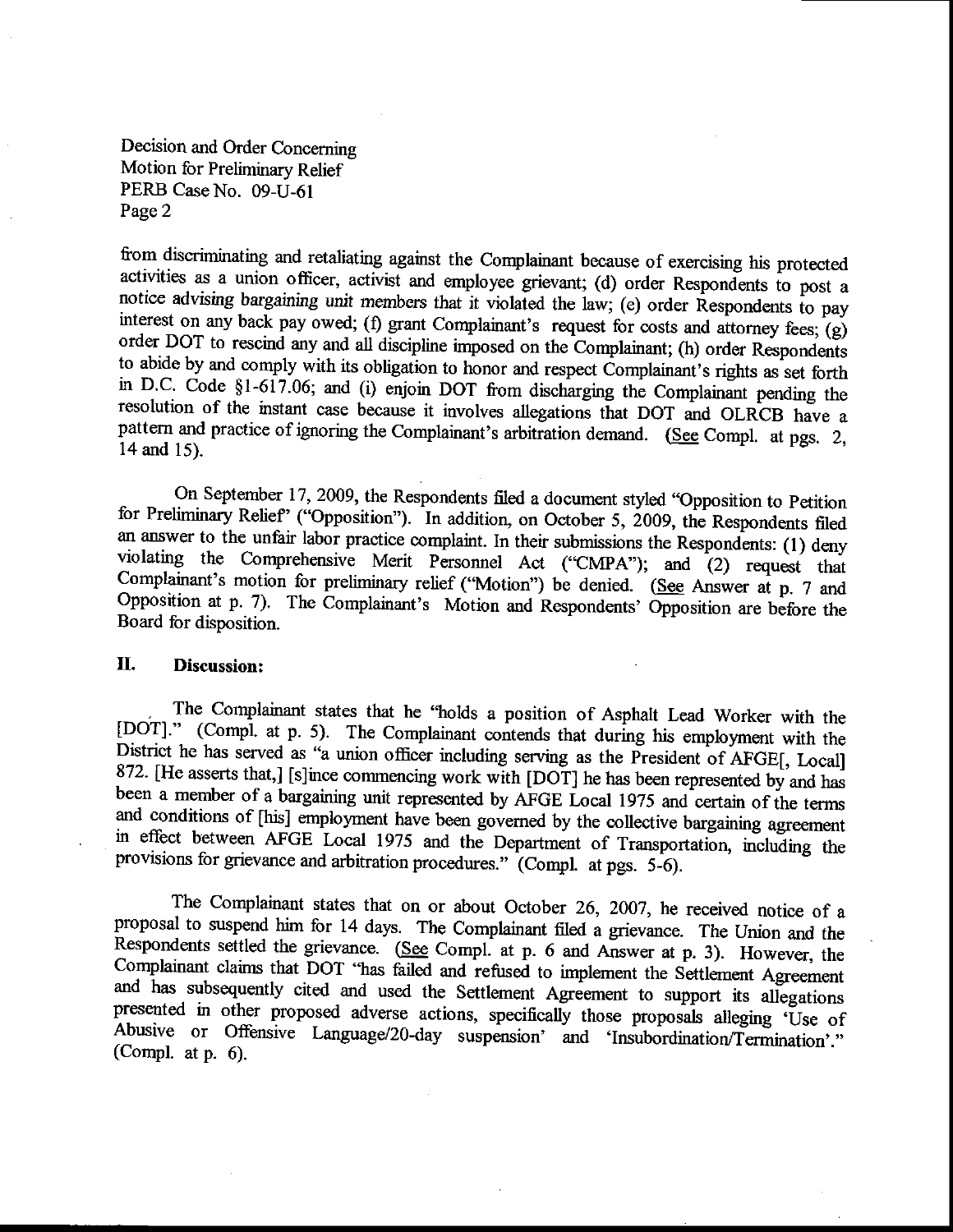On or about September 21, 2007, DOT made a detail assignment tranferring Complainant to the Pavement Marking Equipment Division for a period of 120 days. That detail was to end on February 21, 2008. The Complainant contends that upon completion of that detail the Complainant received a letter from Frank Pacifico reassigning him to the Traffic Services Field Operations Division (Pavement Marking) effective March 6, 2008. (See Compl. at pgs. 6-7). The Complainant asserts that he filed a grievance challenging DOT's:  $(1)$  failure to return him to work as an Asphalt Lead Worker; and (2) refusal to pay him back pay for the period of the detail when he worked at a higher grade. (See Compl. at pgs. 6-7). The parties settled the grievance. (See Compl. at p. 7 and Answer at p. 3). As a result, the Complainant claims that on May 29, 2008 he received "a letter [rescinding] the reassignment. . . . [and] directing [that effective June 9, 2008, he] return to his position as Asphalt Lead Worker. . . However, [the Complainant asserts that DOT] did not respond or pay the back pay [the Complainant] claimed and the grievance remained unresolved." (Compl. at p. 7).

The Complainant states that on July 10, 2008, he filed another grievance regarding DOT's continuing failure to honor its obligation to pay him properly for the work he performed while on detail to the Pavement Marking Division. (See Compl. at p. 7). The Complainant contends that this grievance reached Step 4 of the Grievance and Arbitration Procedure and on September 11, 2008, the grievance was submitted to DOT's Director. The Complainant claims that he "subsequently received a letter . . . which acknowledged that [DOT] owes [the Complainant] back pay for [the] work [performed while] on. . .detail. [However, the Complainant asserts that,] [t]o date, [he] has not been paid the back pay the [DOT] conceded he is owed." (Compl. at  $p. 7$ ).

The Complainant contends that following receipt of the May 29, 2008 letter which rescinded his reassignment, he has experienced reprisals for filing a grievance concerning his (See Compl at p. 7). For example, the Complainant states that he was notified that a  $\det$ detail.<sup>1</sup> manager had alleged he had engaged in misconduct; therefore, on June 11, 2008 and June 17, 2008 the Complainant wrote to Charles Stewart, Superintendent, and to Terry Bellamy, Associate Director of Traffic Operations Administration, to: (1) "address his proper status as an Asphalt Lead Worker"; and (2) "respond to the baseless allegations of misconduct lodged against him by another DOT manager, Frank Pacifico." (Compl. at p. 8). However, the Complainant claims that the issue was not resolved. As a result, he filed another grievance. The Complainant states that this "grievance reached Step 4 of the grievance procedure... [Subsequently,] Local 1975. . . wrote to. . . [the] Acting Director for DOT, regarding the unresolved grievance relating to. . . [the] harassment and retaliation [the Complainant] was experiencing. [The Complainant claims DOT] defended Mr. Pacifico's actions in its response to the Step 4 grievance but failed to meet with Local 1975 and [the Complainant] to set a date for mediation of two unresolved grievances initiated by [the Complainant]." (Compl. at p. 8).

The Complainant claims that the grievance was filed to ensure that he would be returned to his position of record at the conclusion of the detail. (See Compl at p. 7).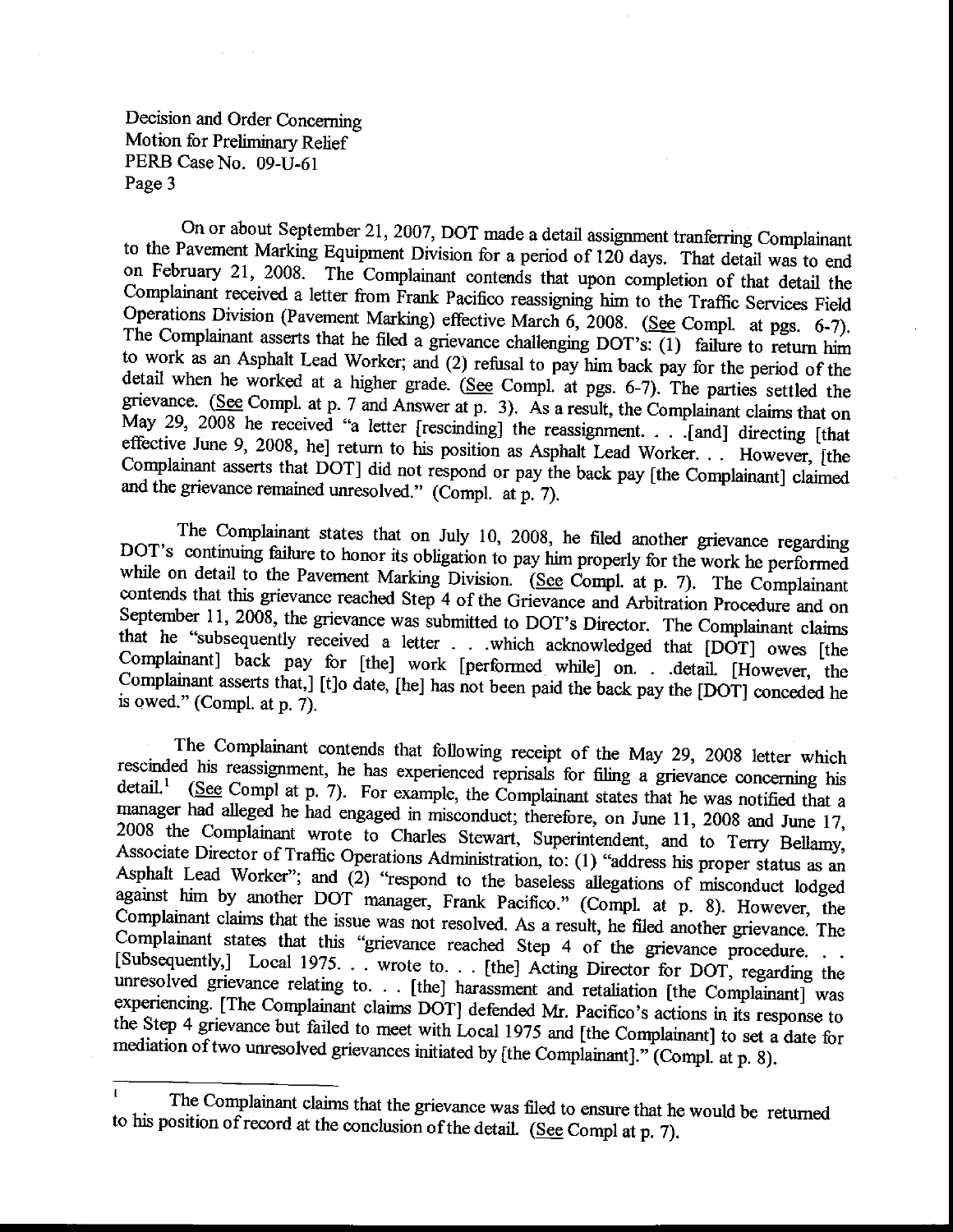As further evidence of the alleged retaliation, the Complainant states the following:

On or about August 18, 2008, Respondent [DOT's] managers, Frank Pacifico and Anthony Owens acted to deprive Frank Pacifico and Anthony Owens acted to [Complainant] of Union representation by deceiving him and his Union representative, AFGE Local Vice President, Tommy Bell, by armouncing that a scheduled meeting had to be cancelled so that Mr. Bell, the Union Officer present was induced to leave only to then direct [Complainant] to appear individually so as to isolate him when he was then told by a [DOT] supervisor that as an experienced former union officer he should not be fiting grievances through the Union but should instead sinrply speak with . . .[DOT's] managers when he had a concern that [DOT] had acted in violation of the parties' Agreement. On Novernber 26, ZO0g and December 2, 2008, [DOT] managers, including Terry Bellamy and Frank Pacifico sumrnoned [Complainant] to meetings at which they chastised him that as a former union officer he should not be filing [] grievances that they were then required to address.

On December 21, 2008, Clifford Lowery, President of AFGE Local 1975, wrote to Terry Bellamy, Associate Director (TOA), with respect to the need to implement [DOT's] promise to resolve two open grievances initiated by [the Complainant]: the one. . . involving the harassment and retaliation by Frank pacifico, and a second involving the failure of Anthony Owens, another [DOT] supervisory employee, to report the hostile and threatening behavior of another employee towards [the Complainant]. . . both [] matters the parties had agreed to resolve through rnediation in accordance with the grievance and arbitration procedures article in the parties' Agreement.

 $\mathbf{a}$ 

 $\star$ 

By his letter dated November 18, 2008, [the Complainant] wrote to [DOT] Chief of Staff Reginald Bazile to address and respond to inaccuracies in the latter's October 23, 2008 letter acknowledging that [Complainant] was owed back pay for the G Street detail. After a further exchange of letters with Terry Bellamy regarding this issue, [the Complainant] initiated a grievance which reached Step 4 on April 10, 2009, when it was filed with the new Director

 $\pmb{\ast}$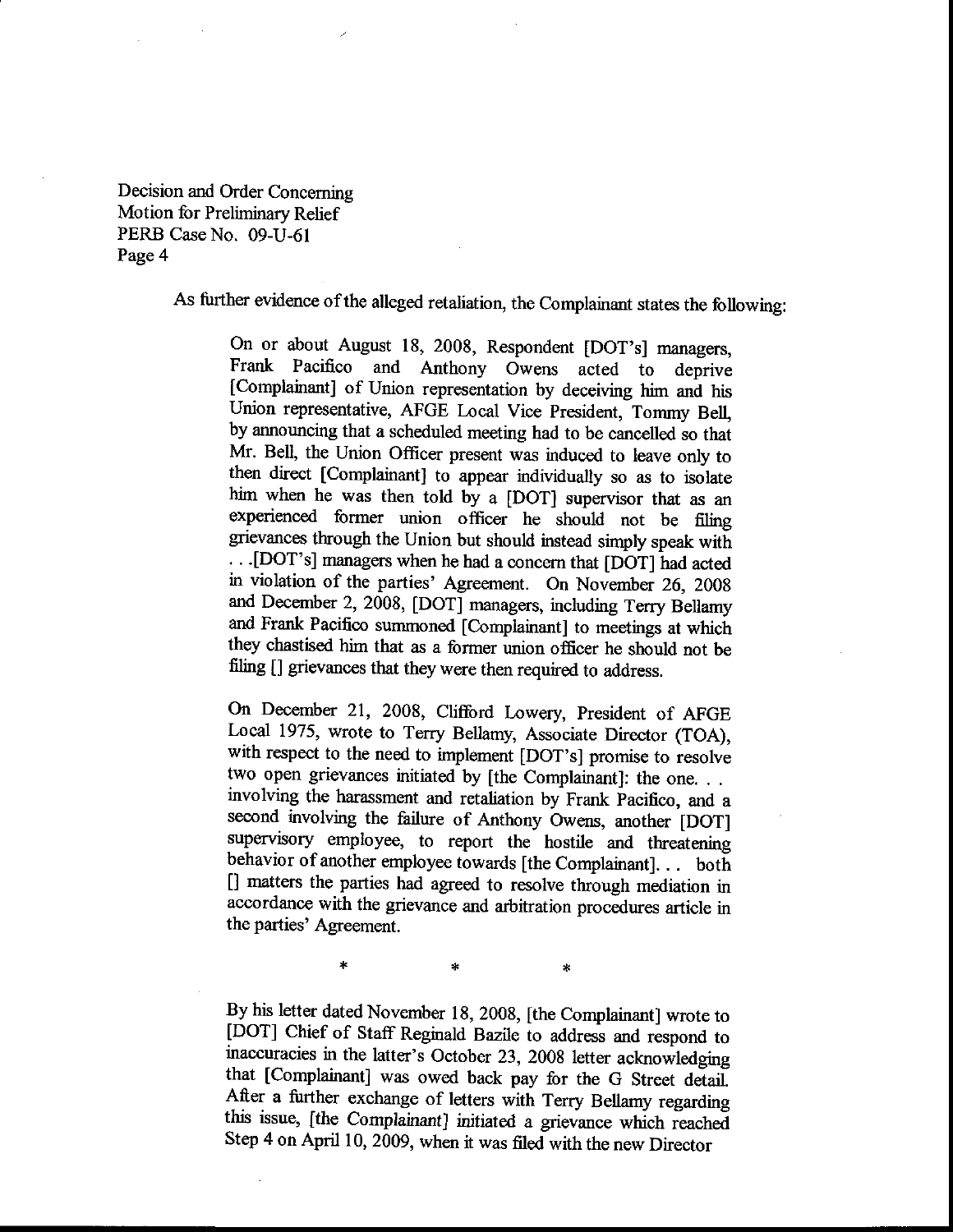> of [DOT], Gabe Klein. Subsequently, on May 6, 2009, AFGE Local 1975 President Lowery wrote to Director Klein to provide notice to the [DOT] of its request to submit the unresolved grievance regarding [Complainant's] back pay to arbitration, and Lowery also wrote to Natasha Campbell, Director of the OLRCB, that same day to provide notice that the Local was initiating arbitration of [the Complainants's] unresolved grievance involving the back pay the [DOT] owed him for the work he performed while on. . . detail in 2007-2008. Notwithstanding the Local's timely noticg Respondent OLRCB has failed and refused to participate in commencing the arbitration process as provided for in the parties' Agreement, and [Complainant] continues to await payment of the back pay [DOT] has admitted it owed him.

> As noted above, in reprisal for [Complainant's] request that Owens' report the profane and abusive language directed at him as well as the assaultive behavior of his fellow employee, [the Complainant] was detailed to the Bridge Maintenance Division on August 22, 2008. . . AFGE Local 1975, . . . wrote to Mr. Bellamy on December 21, 2008, asserting that [DOT's] actions revealed that it was reneging on its promise to resolve this matter that involve[d] retaliation against [the Complainant], through the negotiated mediation procedures of the parties' Agreement. . .To date, the OLRCB has not responded nor has it participated in the submission of this unresolved grievance to arbitration.

> On December 10, 2008, [Complainant] received a notice of proposal to suspend him for 20 days based in part on an alleged incident involving General Foreman Deas. On December 16, 2008, [Complainant] submitted a timely response to the notice of proposal to suspend and supported his response with affidavits of witnesses. On January 15, 2009, AFGE Local 1975 gave [DOT] notice that General Foreman Deas had created a hostile working environment for [Complainant]. Nevertheless, [DOT] issued a final agency decision to suspend [Complainant] on January 29, 2009. [Complainant's]. . . grievance challenging the 20-day suspension reached Step 4 on March 13, 2009, when it was filed with [DOT] Director Klein. Thereafter, the grievance remained unresolved and on May 6, 2009, Mr. towery, president of AFGE Local 1975, wrote to Director Klein to provide notice to [DOT] of its request to submit the unresolved grievance regarding the [DOT's] decision to suspend [Complainant] for 20 days to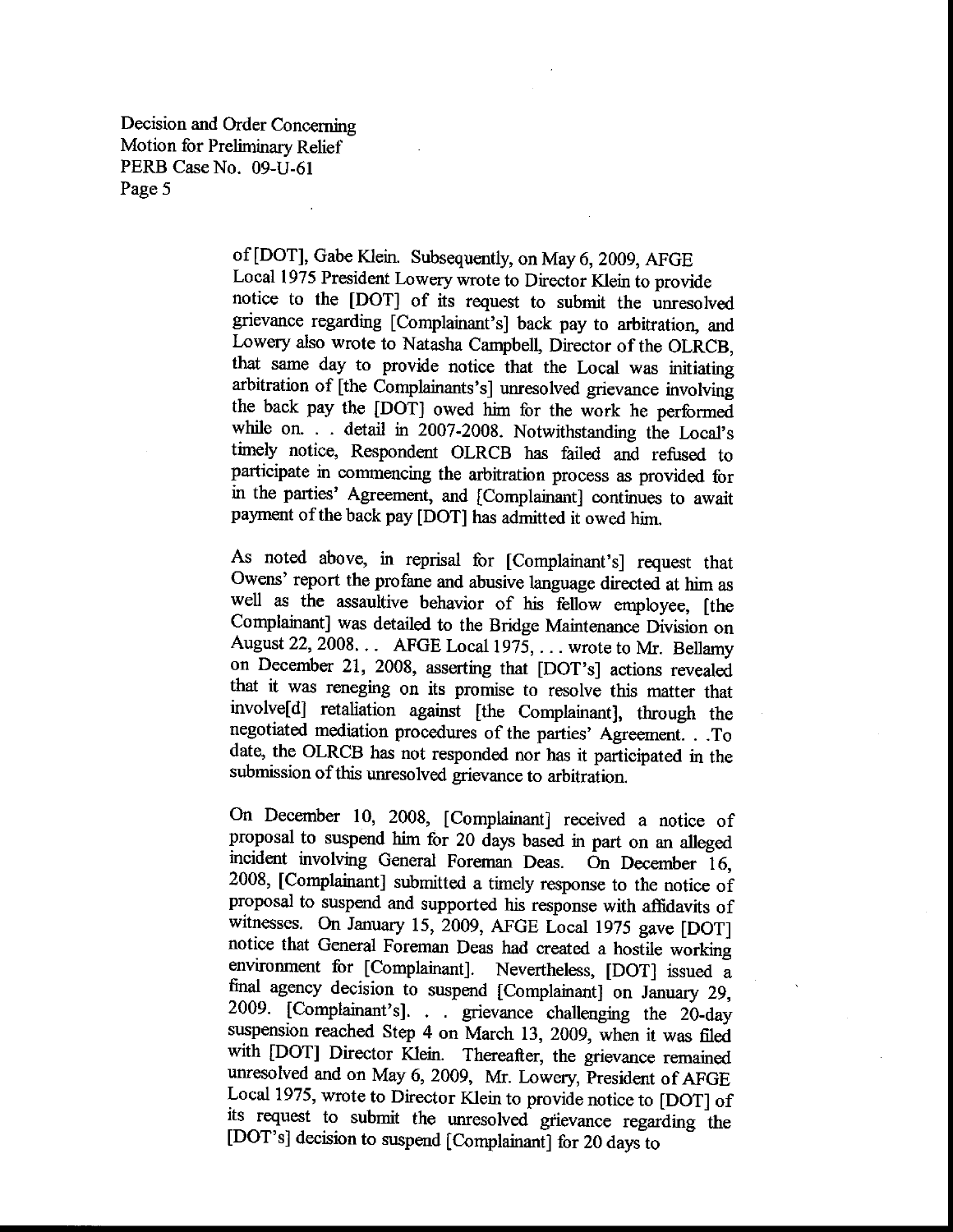> arbitration, and Lowery wrote to Natasha Campbell, Director of the OLRCB, that same day to provide notice that the Local was initiating arbitration of [Complainant's] unresolved grievance involving the 20-day suspension. The OLRCB has not responded nor has it participated in the submission of this unresolved grievance to arbitration. (Compl, at pgs. 8-13).

The Complainant contends that by the conduct described above, the Respondents are violating D.C. Code  $\S$  1-617.04(a)(1), (3) and (4). (See Compl. at pgs. 1 and 14). Specifically, The Complainant contends that by the conduct described above, the Respondents are the Complainant argues that the:

> Respondents' failure and refusal to process Complainant's. . . grievances through to final and binding arbitration and failure to pay him the back pay it owes him is in retaliation for his invocation of his protected right as a District enrployee to initiate grievances and to persist in pursuing resolution of his grievances as well as for his protected activity of serving as a union officer and being a known union activist advocating that his fellow bargaining unit members know and rely upon the provisions of the parties' Collective Bargaining Agreement. (Compl. at p. l3).

The Complainant is requesting that the Board grant his request for preliminary relief. In support of his position, the Complainant asserts the following:

> Complainant . . . requests that the Board provide him preliminary relief in the instance under the exigent circumstances existing at preserit pursuant to Rule 520.15. (Compl. at p. 2).

Board Rule 520. 15 provides in pertinent part as follows:

The Board may order preliminary relief . . where the Board finds that the conduct is clear-cut and flagrant; or the effect of the alleged unfair labor practice is widespread; or the public interest is seriously affected; or the Board's processes are being interfered with, and the Board's ultimate remedy will be clearly inadequate.

The Board has held that its authority to grant preliminary relief is discretionary. See, AFSCME, D.C. Council 20, et al. v. D.C. Government, et al., 42 DCR 3430, Slip Op. No. 330, PERB Case No. 92-U-24 (1992). In determini Board Rule 520.15, this Board has adopted the standard stated in Automobile Workers v. NLRB, 449 F.2d 1046 (CA DC 1971). There, the Court of Appeals - addressing the standard for granting relief before judgment under Secti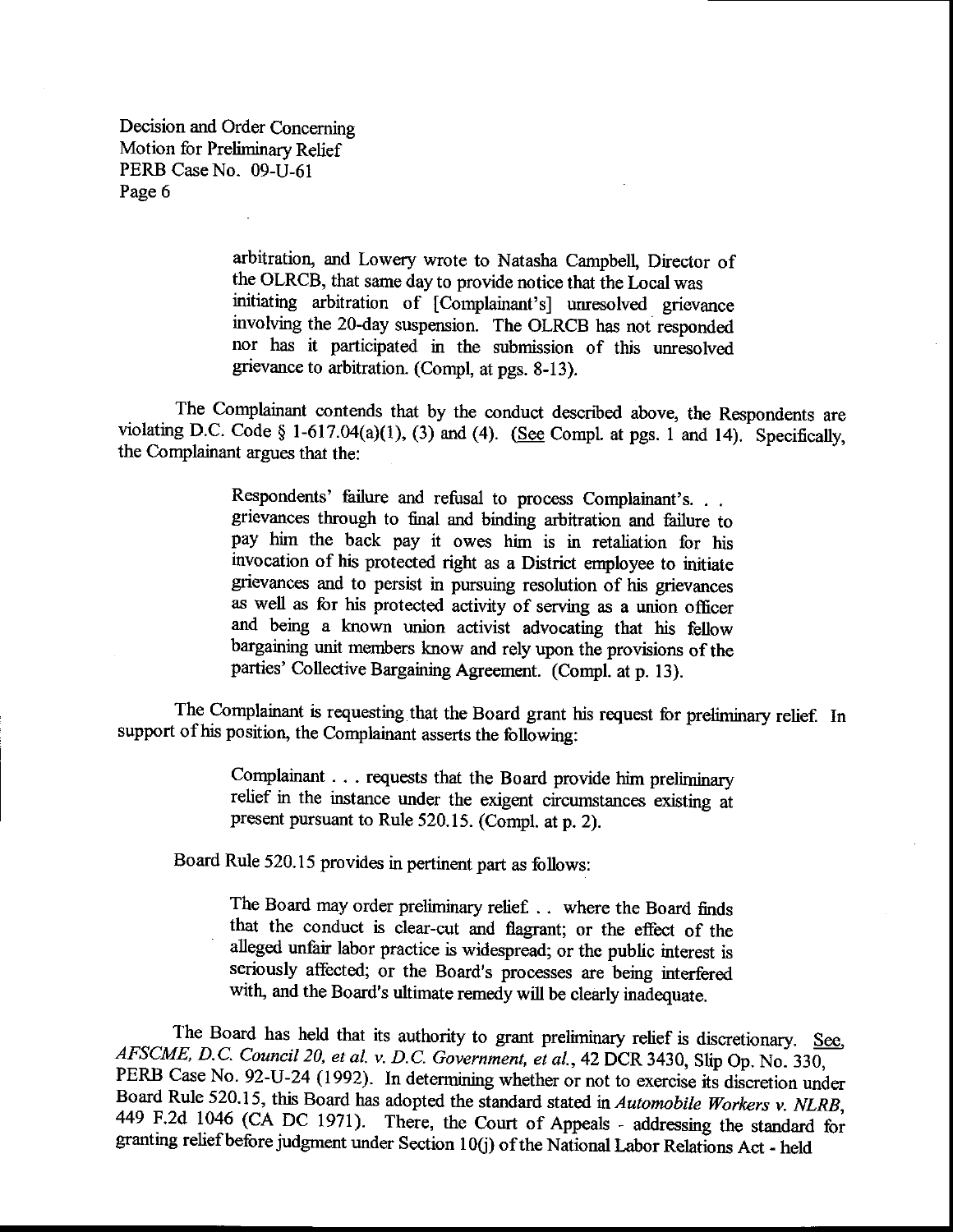that irreparable harm need not be shown. However, the supporting evidence must "establish that there is reasonable cause to believe that the [NLRA] has been violated, and that remedial purposes of the law will be served by pendente lite relief." Id. at 1051. "In those instances where the Board [has] determined that [the] standard for exercising its discretion has been met, the bas[is] for such relief [has been] restricted to the existence of the prescribed circumstances in the provisions of Board Rule 520.15 set forth above." Clarence Mack, et al. v. FOP/DOC Labor Committee, et al, 45 DCR 4762, Slip Op. No. 516 at p. 3, PERB Case Nos. 97-S-01, 97-S-02 and 95-S-03 (1997).

In its response to the Motion, the Respondents assert that the Complainant's request for preliminary relief should be denied because the Complainant has failed to meet any of the elements necessary for obtaining preliminary relief. (See Opposition at p. 4). In support of its position the Respondents assert the following:

> This case has no merit. It is late. Some of the events allegedly happened eighteen months to two years ago. Seeking preliminary relief universally implies emergency and surprising recent action by the defendant or respondent. That test is not met with two-year old claims and only one claim within PERB's statute of limitations. The case does not meet any of the standards of the PERB rule establishing the requirements for a grant of preliminary relief. For all the forgoing reasons, DOT and OLRCB urge PERB to deny preliminary relief. (Opposition at pgs. 5-6).

Furthermore, the Respondents dispute the Complainant's version of events and specifically dispute that DOT has failed and refused to implement the parties' settlement agreement as retaliation for Complainant's union activities. Instead, the Respondents assert that "because the [Complainant] will not cooperate with [DOT] to complete the settlement, the grievance remains unsettled." (Answer at  $\hat{p}$ . 3). The Respondents requests that the Board: (1) find that Respondents have not committed an unfair labor practice; and (2) deny the Complainant's request for preliminary relief. (See Answer at p. 7 and Opposition at p. 7).

After reviewing the parties' pleadings it is clear that the parties disagree on the facts in this case. On the record before us, establishing the existence of the alleged unfair labor practice violation turns essentially on making credibility determinations on the basis of conflicting allegations. We decline to do so on these pleadings alone. Also, the limited record before us does not provide a basis for finding that the criteria for granting preliminary relief have been met. In cases such as this, the Board has found that preliminary relief is not appropriate. See DCNA v. D.C. Health and Hospital Public Benefit Corporation, 45 DCR 5067, Slip Op. No. 550, PERB Case Nos. 98-U-06 and 98-U-11 (1998).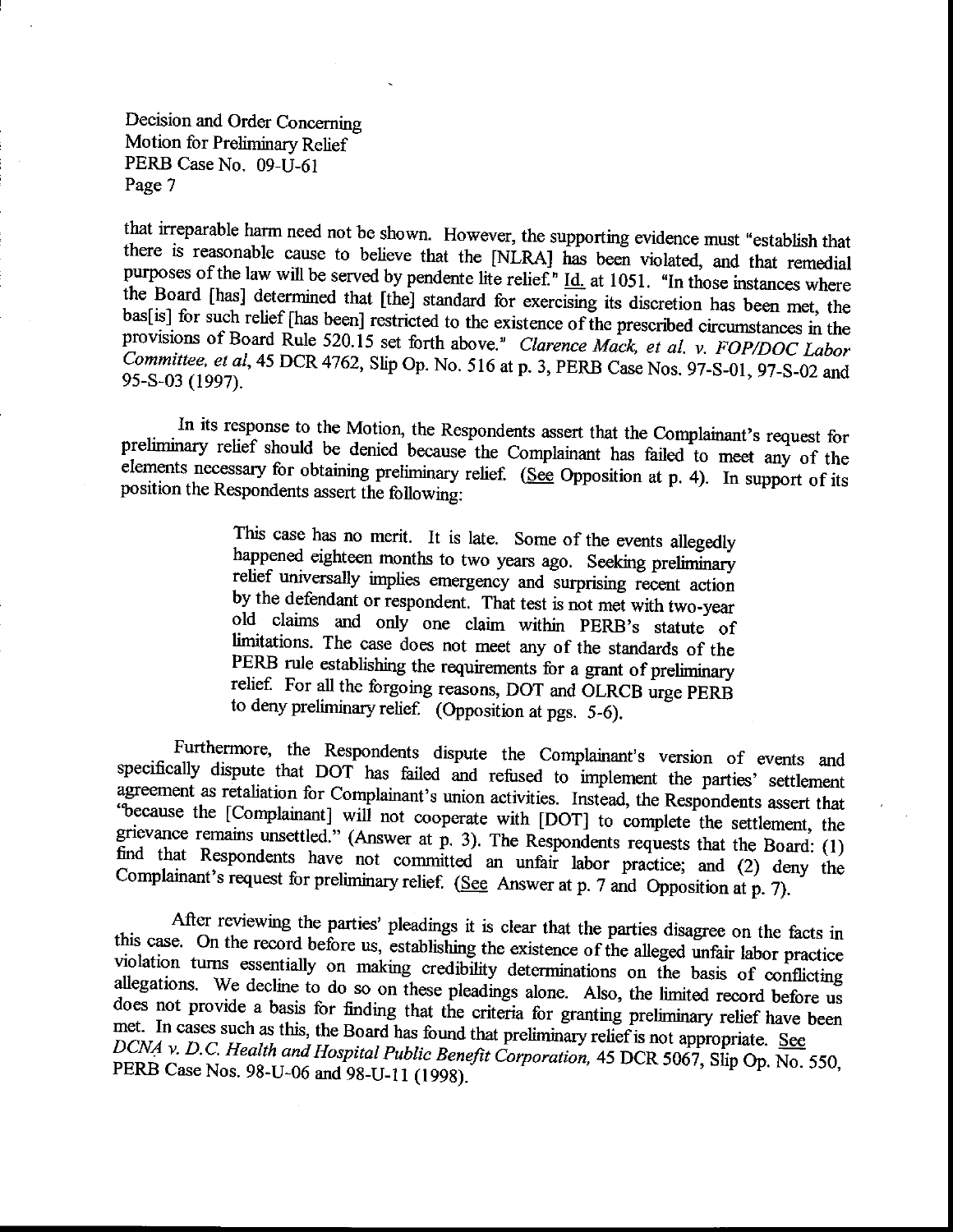In the present case, the Complainant requests preliminary relief, however, he has not provided any argument addressing the specific standard for granting preliminary relief.(i.e. that the conduct is clear-cut and flagrant; or the effect of the alleged unfair labor practice is widespread; or the public interest is seriously affected; or the Board's processes are being interfered with, and the Board's ultimate remedy will be clearly inadequate). Instead, the Complainant "requests that the Board provide him preliminary relief in the instance under the exigent circumstances existing at present pursuant to Rule 520.15." (Compl. at p. 2). Thus, the Complainant's claim that Respondents' actions meet the criteria of Board Rule 520.15 is a repetition of the allegations contained in the Complaint. Even if the allegations are ultimately found to be valid, it does not appear that any of Respondents' actions constitute clear-cut flagrant violations, or have any of the deleterious effects the power of preliminary relief is intended to counterbalance. DOT's actions presumably affect the Complainant. However, DOT's actions stem from a single action (or at least a single series of related actions), and do not appear to be part of a pattern of repeated and potentially illegal acts. Also, the record thus far does not show that the alleged violations have tangibly affected any bargaining unit mernber other than the Complainant. While the CMPA prohibits the District, its agents and representatives from engaging in unfair labor practices, the alleged violations, even if determined to-have occurred, do not rise to the level of seriousness that would undermine public confidence in the Board's ability to enforce compliance with the cMpA. Finally, while some delay inevitably attends the carrying out of the Board's dispute resolution process, the Complainant has failed to present evidence which establishes that these processes would be compromised, or that eventual remedies would be inadequate, if preliminary relief is not granted.

We conclude that the Complainant has failed to provide evidence which demonstrates that the allegations, even if true, are such that remedial purposes of the law would be served by pendente lite relief. Moreover, should violations be found in the present case, the relief requested can be accorded with no real prejudice to the Complainant following a full hearing.

For the reasons discussed above, we deny the Complainant's request for preliminary relief. As a result, we direct the development of a factual record through an unfair labor practice hearing.

### ORDER

# IT IS HEREBY ORDERED THAT:

1. The Complainant's Motion for preliminary Reliefis denied.

2. The Board's Executive Director shall refer this matter to a Hearing Examiner for development of a factual record through an unfair labor practice hearing. Pursuant to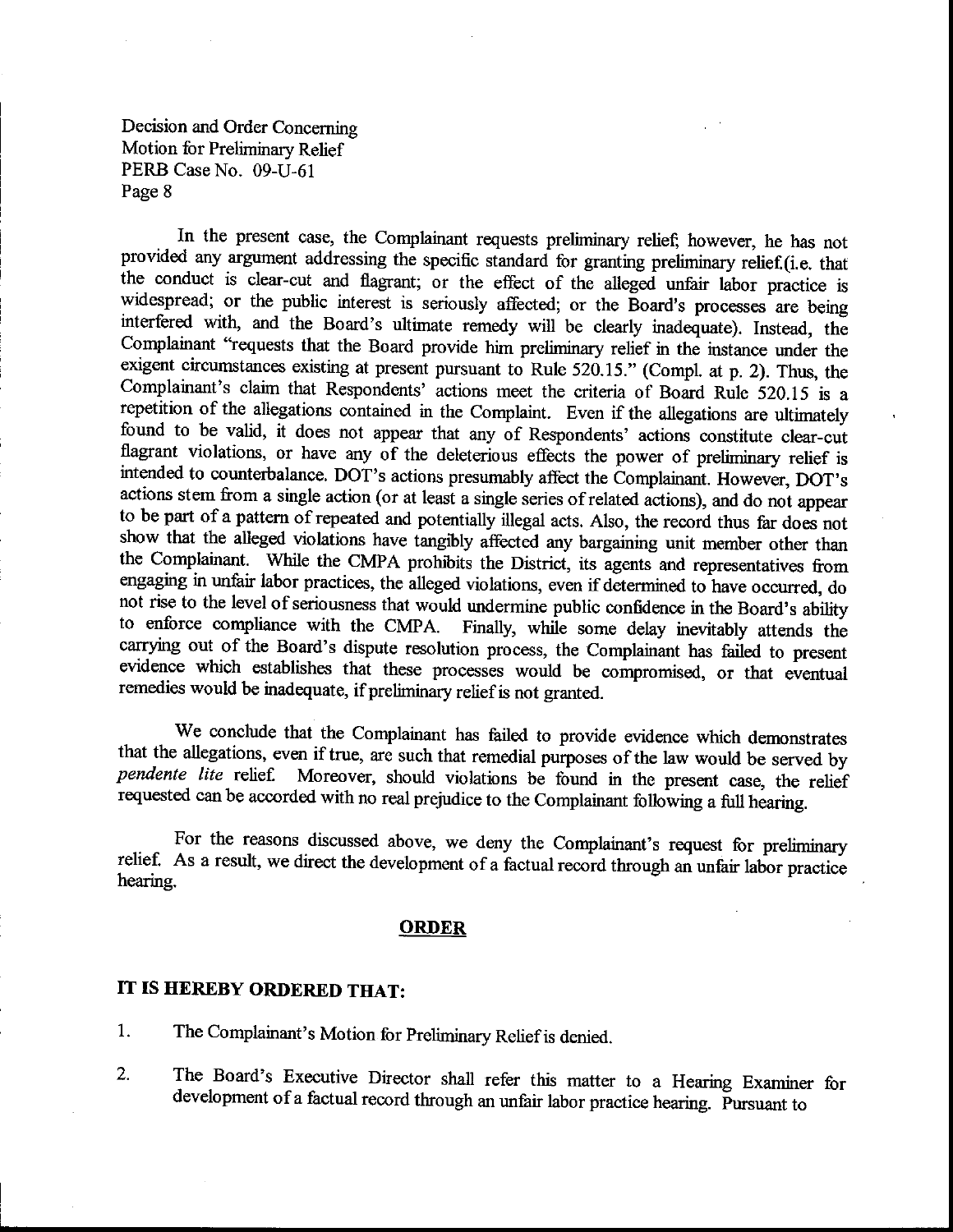Board Rule 550.4 the Notice of Hearing shall be issued fifteen days prior to the date of the hearing.

3. Pursuant to Board Rule 559.1, this Decision and Order is final upon issuance.

# BY ORDER OF THE PUBLIC EMPLOYEE RELATIONS BOARD Washington, D.C.

December 29, 2009